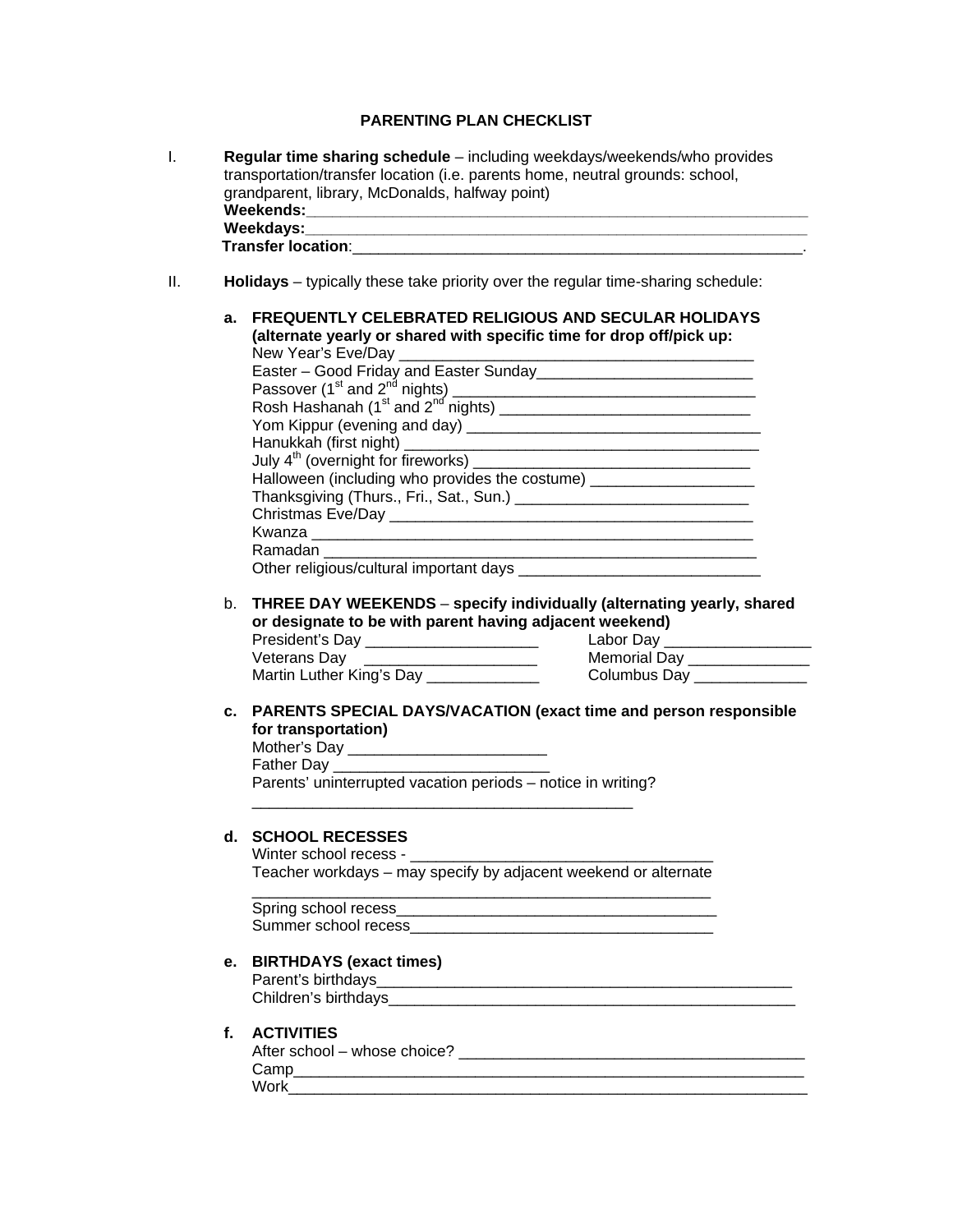## **III. Responsibility of Mother/Father with regard to:**

| Recreational activities________________                                                                                                                                                                                              |
|--------------------------------------------------------------------------------------------------------------------------------------------------------------------------------------------------------------------------------------|
|                                                                                                                                                                                                                                      |
|                                                                                                                                                                                                                                      |
|                                                                                                                                                                                                                                      |
|                                                                                                                                                                                                                                      |
|                                                                                                                                                                                                                                      |
| On-going school activities <b>contained a set of the set of the set of the set of the set of the set of the set of the set of the set of the set of the set of the set of the set of the set of the set of the set of the set of</b> |
|                                                                                                                                                                                                                                      |
|                                                                                                                                                                                                                                      |
| Religious activities                                                                                                                                                                                                                 |
|                                                                                                                                                                                                                                      |
| Curfews__________                                                                                                                                                                                                                    |

#### IV. **Alternate Arrangements** – the following are provided for consideration:

- a. Both parents can reschedule upon mutual agreement (in writing).
- b. What type of alternate visitation can be arranged when one parent is in the military (active or non-active duty)?
- c. Right for first refusal: Should the designated parent be unable or unavailable to care for the children during the time listed, then the other parent will be given first option to care for the children during that time. If that parent is not available, does regularly scheduled parent make arrangements for child and notify other parent of child's alternate carecaker?
- d. No first option for care: if parent is unavailable, that parent forfeits time with the child? Or: parents are responsible to find appropriate alternate caretaker (i.e. baby sitter) if unavailable to care for child during their designated time.
- e. When are plans with one parent to be confirmed (24 hr/48 hr/one week's notice?) and how do each of parents notify one another of plans (verbally or in writing?)
- f. Alternate child care (is other parent given name and contact information of alternate caretaker/does child caretaker have both parent's contact information in case of emergency)
- g. Should there be verification before implementation of visit? Who calls whom? When? Is there a grace period if parent is late (15 minutes/1/2 hour)? Is time forfeited if parent does not call or arrive before grace period? What arrangements are there if parent is not home at return time?
- h. What if child has special activity during non-residential parent's time? Who is responsible for getting child there?
- i. Are anyone other than parents permitted to pick up and return children?
- j. What if the child is sick?
- k. If more than one child any plans individualized time with child?
- V. **Who goes to child's special events**? Grandparents? New Spouses? Significant others such as boyfriends, girlfriends? Does residential parent supply information regarding special events or is it non-residential parent responsibility for retrieving information?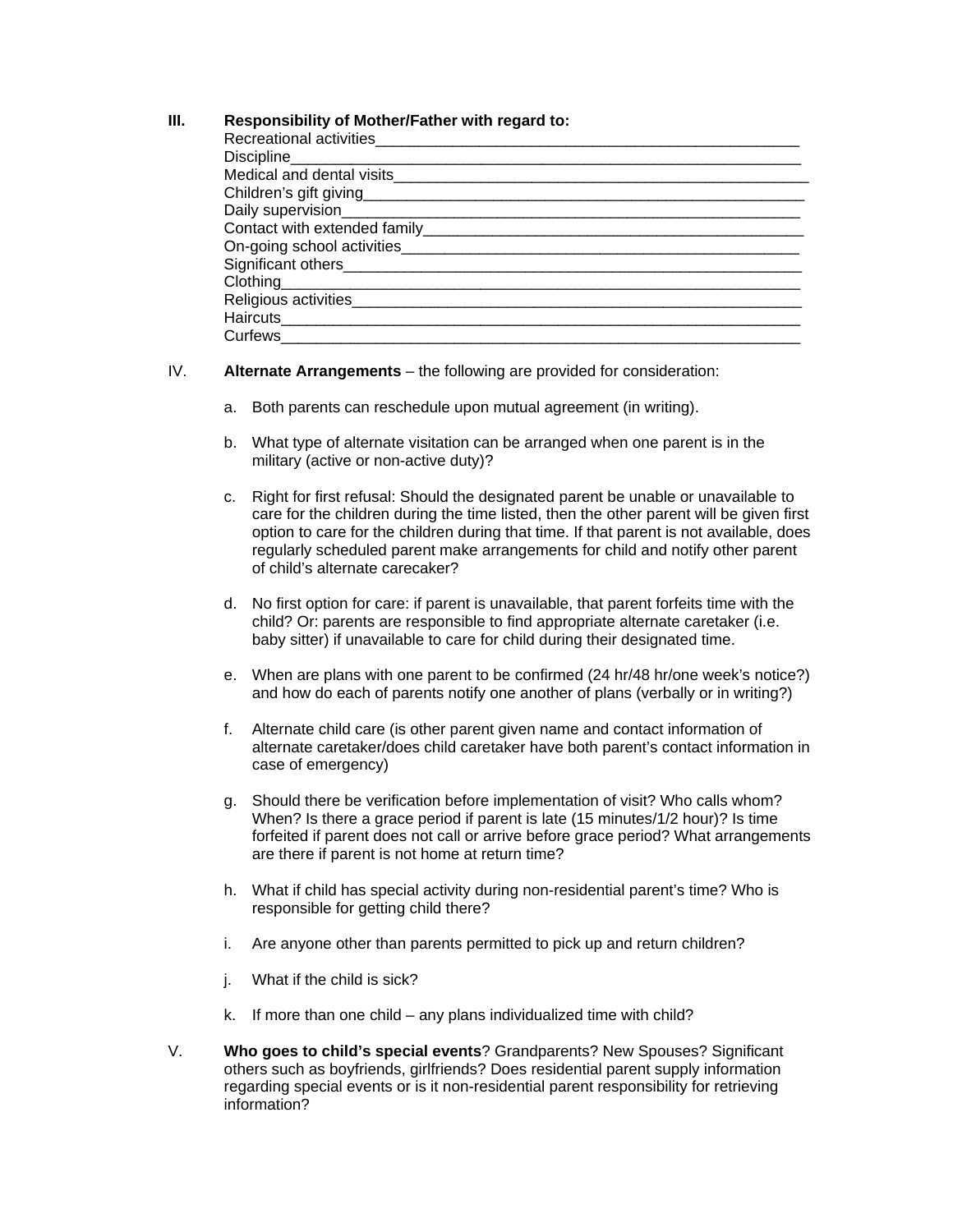- VI. **What information do you wish to have regarding your child?** When, where, and how will this information be exchanged?
- VII. **Telephone access** specific days and/or times?
- **VIII. Any restrictions on medical, psychological, counseling, babysitters, dental, discipline, children's trips, relocating?**

### **ADDITIONAL PARENTING PLAN CONSIDERATIONS (designate primary or shared responsibility)**

#### **Education**

| School selection  | Teacher Meetings |
|-------------------|------------------|
| School attendance | Emergency card   |
| School functions  | Pick-up list     |

### **Enrichment activities**

| After school          | Futorina                   |
|-----------------------|----------------------------|
| School breaks, summer | Sports, music, dance, etc. |

## **Religious training**

| <b>Medical care</b><br>Birth Control _____________________________       | second opinion______________________<br>insurance_________________________________ |
|--------------------------------------------------------------------------|------------------------------------------------------------------------------------|
| <b>Extended family and special friends</b><br>"Mom" and "Dad" references | Grandparents' time                                                                 |
| <b>Communication between parent and child</b>                            |                                                                                    |
| <b>Communication between parents</b>                                     | weekly parent calls_____________                                                   |
| <b>Discipline</b><br>Who may administer? ______________________          |                                                                                    |
| Safety/health issues (parent and child)                                  | piercing <u>__________________________________</u>                                 |